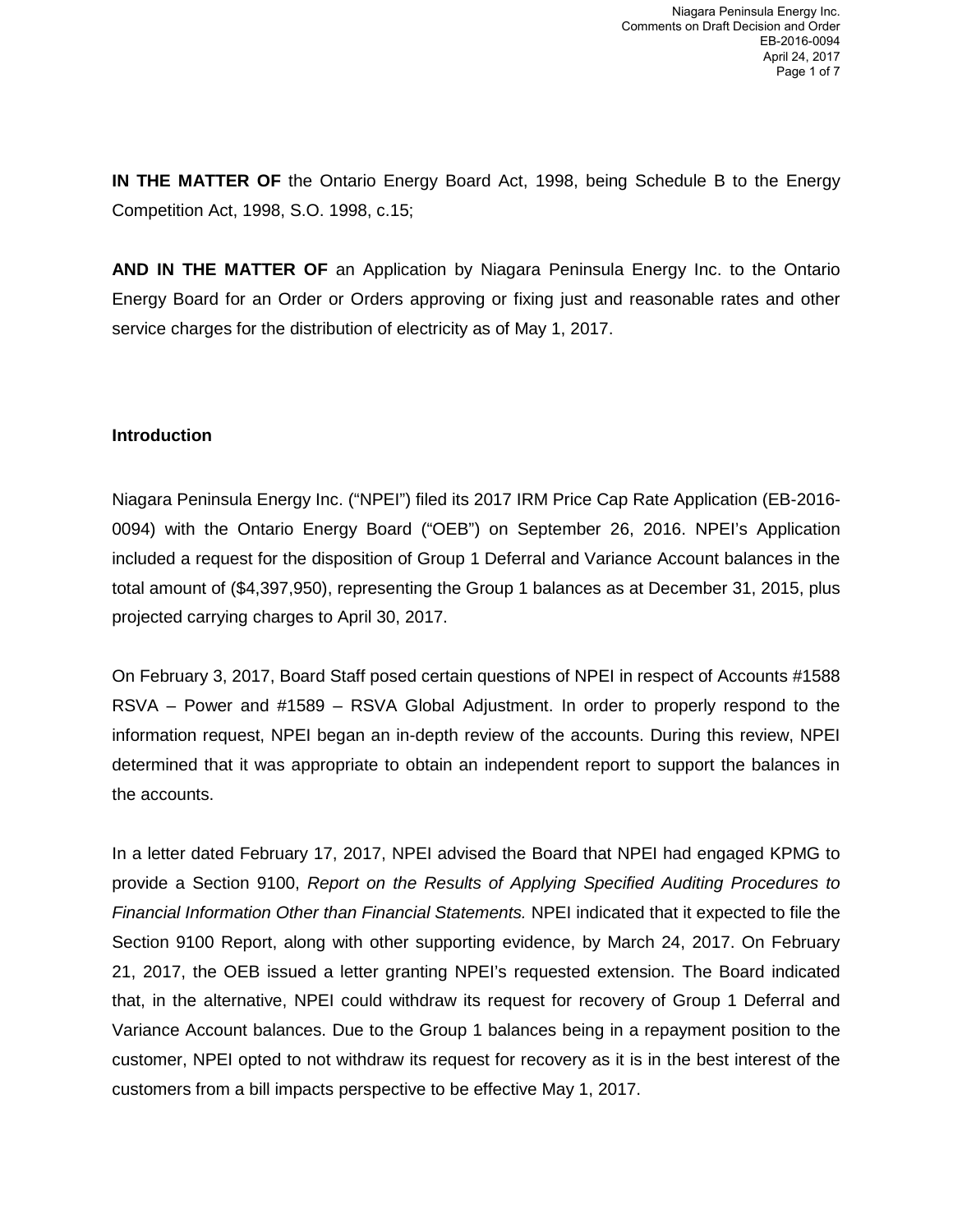The result of NPEI's review, supported by the Section 9100 report, was an adjustment to Account #1589 RSVA – Global Adjustment with a corresponding offset to Account #1588 RSVA – Power. On March 22, 2017, NPEI submitted the additional evidence to support the revised Account #1588 and Account #1589 balances proposed for disposition.

On April 19, 2017, the OEB issued a draft of the decision that the delegated authority proposed to make based on the application and any subsequent updates or clarifications. In a letter accompanying the draft decision, the OEB requested that NPEI review the Draft Decision and Rate Order and provide any comments by April 24, 2017.

NPEI hereby submits its comments on the Draft Decision and Rate Order.

## **Comments**

NPEI has no comments on the following sections of the Draft Decision and Order:

- Price Cap Adjustment
- Regulatory Charges
- Lost Revenue Adjustment Mechanism Variance Account Balance
- Residential Rate Design

### **Retail Transmission Service Rates**

NPEI has reviewed the calculation of the proposed Retail Transmission Service Rates ("RTSRs") in the 2017 IRM Rate Generator Model provided by Board Staff. NPEI has verified the 2017 Embedded Distributor RTSRs for Grimsby Power Inc. (EB-2016-0073) and the 2017 Sub-Transmission Class RTSRs for Hydro One Networks Inc. (EB-2016-0081). As noted in the draft decision, the Uniform Transmission Rates ("UTRs") have not been updated for 2017, as the OEB has not yet approved the 2017 UTRs. The UTR values for 2017 in the Rate Generator Model are based on the approved 2016 UTRs.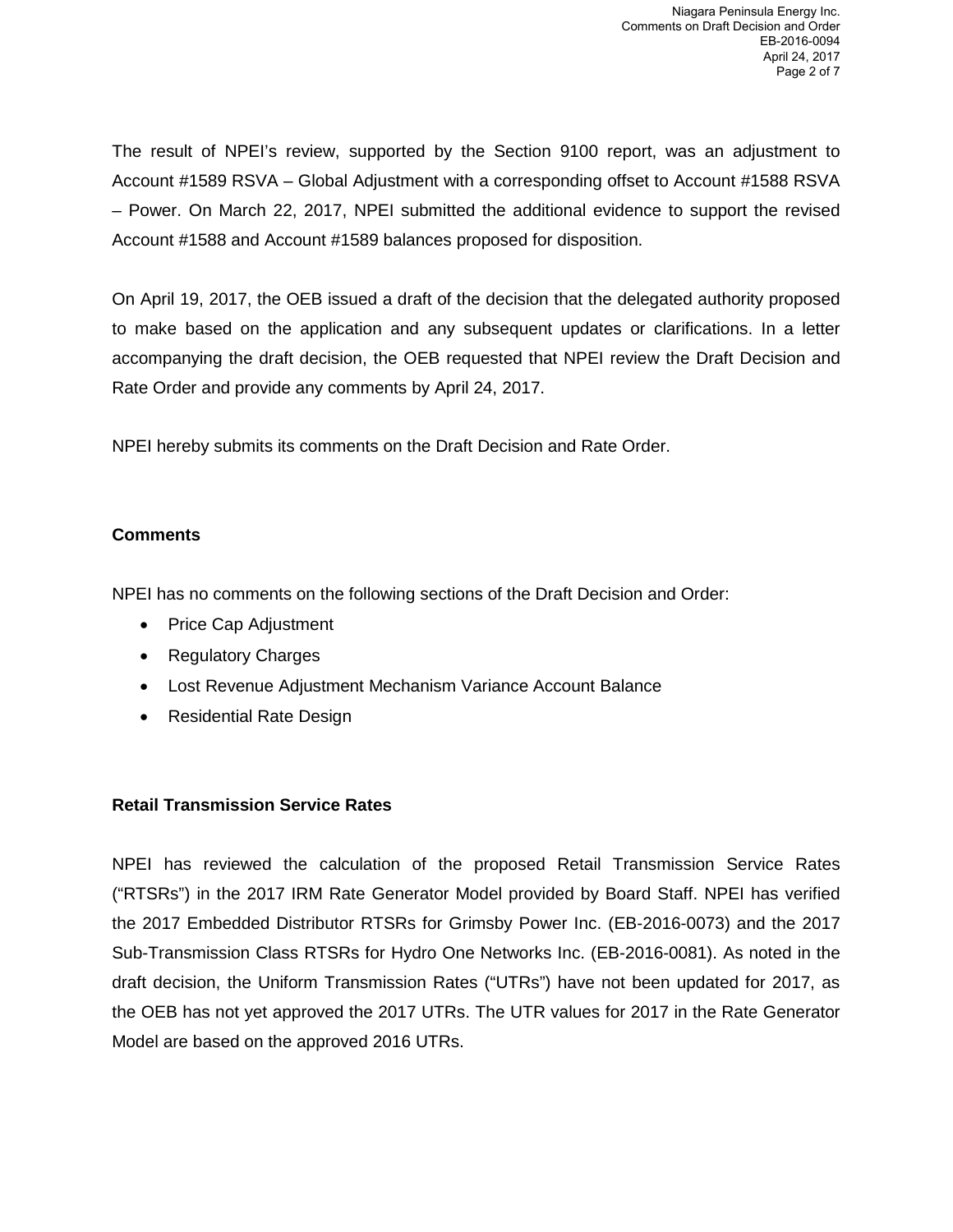NPEI is in agreement with the 2017 RTSRs as calculated in the updated 2017 IRM Rate Generator Model provided by Board Staff.

#### **Group 1 Deferral and Variance Account Balances**

The Draft Decision and Order states "*While it was helpful for Niagara Peninsula to voluntarily prepare a Section 9100 Report, the OEB is not satisfied with the explanations provided in the Report for the quantum and reasons for the allocation."* 

NPEI conducted the review and documented the steps it took in completing the review and explained the rationale for the adjustment at page 4 of 83 of the March 22, 2017 submission. NPEI performed calculations to determine what the Account 1589 balance should be for 2014 and 2015. NPEI retained KPMG to review its methodology and calculations and to confirm the accuracy of the Account 1589 balance. As a result, it was confirmed that NPEI's original GA true-up was not correct, resulting in a reallocation of \$1.9M between Account 1588 and Account 1589.

NPEI submitted its evidence based upon billing month rather than consumption month. This approach permitted NPEI to reconcile amounts easier and to a greater extent given the billing practice that was described in the evidence.

NPEI completed the reasonability test analytical tool provided by Board Staff on the basis of billing month, not on the basis of consumption month as requested by Board Staff. NPEI has attached a reorganized summary of the information based upon consumption month for your review. As is evident the balance for disposal has not changed from the submission on March 22, 2017. The amount not fully reconciled (0.18%) is a small fraction of the materiality threshold and therefore does not impede disposal.

NPEI would suggest that the Board dispose of the Group 1 Deferral and Variance accounts as requested for May 1, 2017 – even if it is on an interim basis. As previously indicated, deferring disposal only defers the benefits that customers would otherwise receive. If the Board wishes to make the disposal of Group 1 Deferral and Variance Accounts on an interim basis it would provide the immediate benefit to consumers and still permit the Board to further scrutinize the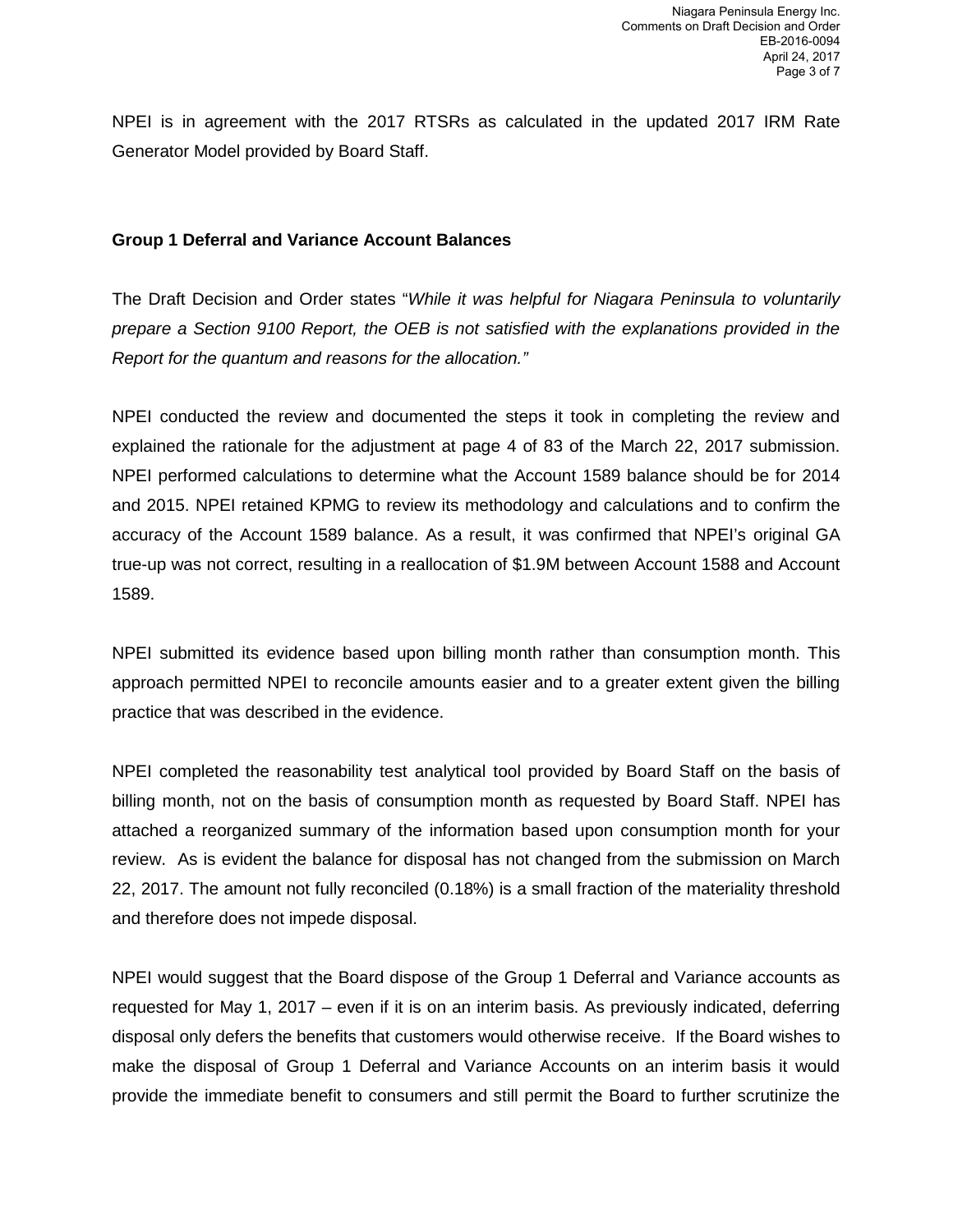balances in the future. NPEI is confident in the revised amounts that were submitted and feel that a final disposal of the balances is appropriate but acknowledges that an interim disposal may provide the Board with additional comfort.

NPEI will continue to engage with Board Staff on the additional details that are helpful for their reasonability test and any other details that Board Staff may require.

# **Draft Tariff of Rates and Charges**

NPEI has reviewed the Draft Tariff of Rates and Charges included in the Draft Decision and Order and has not determined any inaccuracies with respect to the Draft Decision.

All of which is respectfully submitted.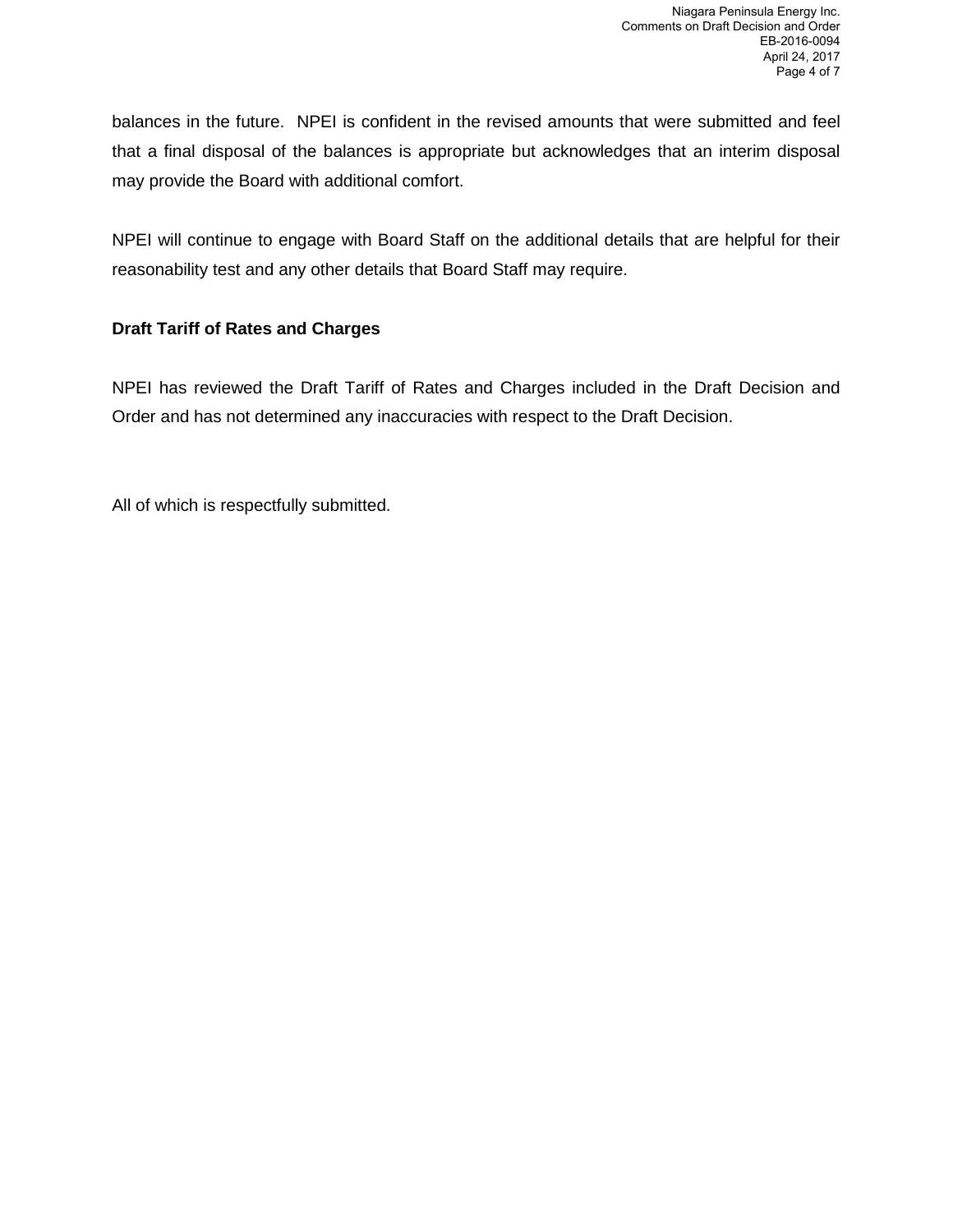Niagara Peninsula Energy Inc. Comments on Draft Decision and Order EB-2016-0094 April 24, 2017 Page 5 of 7

Attachment 1 – Board Staff Reasonability Test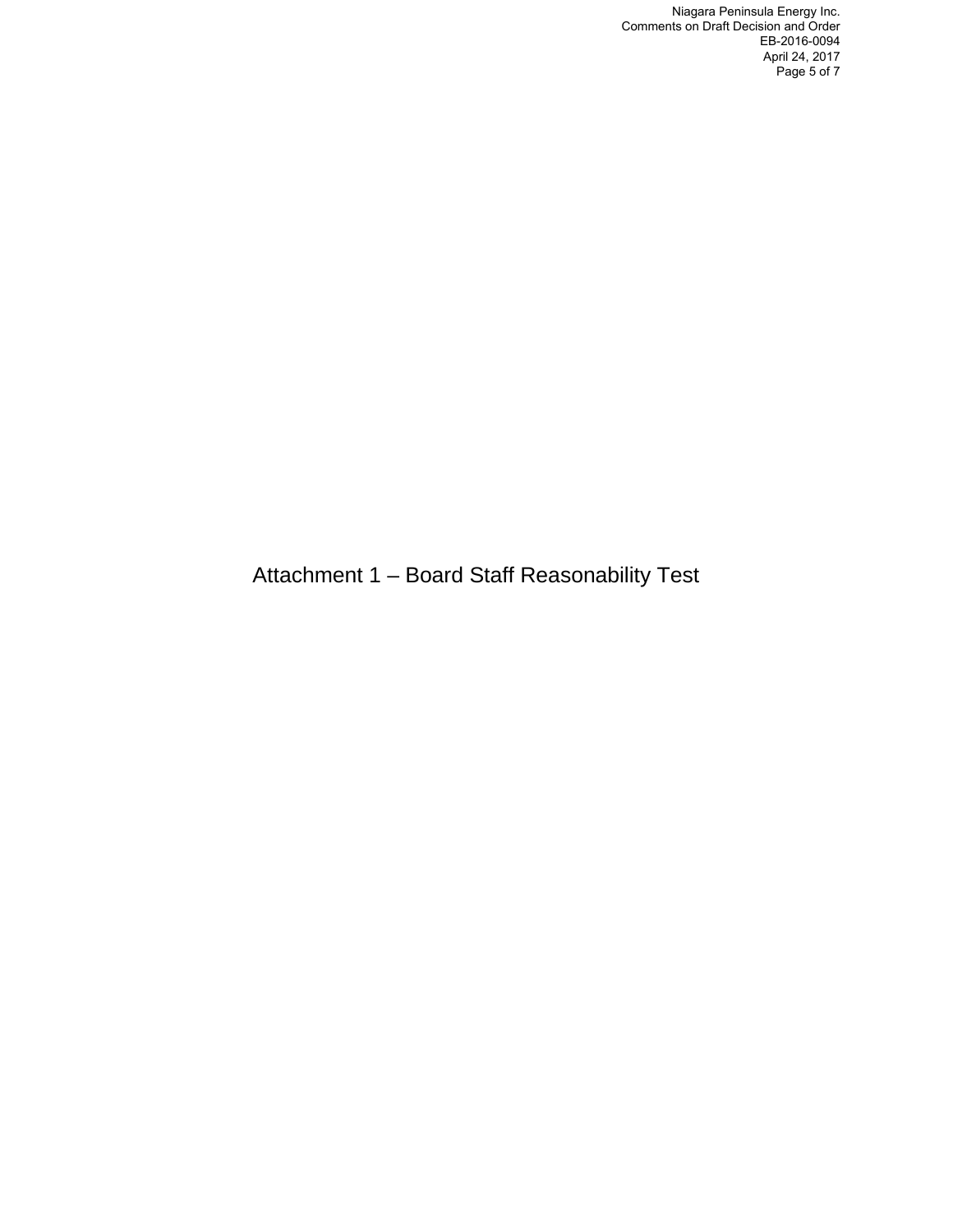#### **2014 and 2015 Global Adjustment Analysis Example**

| Allocation Method for Class B RSVA-Global Adjustment 2014 |               |     |       |  |  |  |  |
|-----------------------------------------------------------|---------------|-----|-------|--|--|--|--|
| <b>IRM Total Metered Before Losses</b>                    | 1,195,394,887 | kWh | 100%  |  |  |  |  |
| <b>IRM RPP Before Losses</b>                              | 561.266.797   | kWh | 47.0% |  |  |  |  |
| <b>IRM Non RPP Before Losses</b>                          | 634,128,090   | kWh | 53.0% |  |  |  |  |
| <b>IRM Class A Before Losses</b>                          |               | kWh | 0.0%  |  |  |  |  |
| <b>IRM Net Class B Before Losses</b>                      | 634,128,090   | kWh | 53.0% |  |  |  |  |

|                                  | Class B (Non RPP and Non Class A) RSVA GA Analysis - Allocation Method |                                                              |                                       |                             |                     |                          |                                       |                                |                                    |
|----------------------------------|------------------------------------------------------------------------|--------------------------------------------------------------|---------------------------------------|-----------------------------|---------------------|--------------------------|---------------------------------------|--------------------------------|------------------------------------|
| 2014<br><b>Consumption Month</b> | Class B Non-RPP Spot - Billed<br>on 1st Estimate<br>$kWh$ *            | <b>Class B Non-RPP Spot</b><br>- Billed on Actual<br>$kWh$ * | <b>First Estimate</b><br>GA<br>\$/kWh | 2nd Estimate<br>GA<br>S/kWh | Actual GA<br>\$/kWh | Retail - Final<br>\$/kWh | <b>Class B Non-RPP</b><br>@ Retail GA | Class B Non-RPP<br>@ Actual GA | Est. Variance<br>Retail less Final |
| Jan 2014                         | 57,321,075                                                             |                                                              | 0.03626                               |                             | 0.01261             | \$0.02365                | \$2,078,462                           | \$722,819                      | \$1,355,643                        |
| Feb 2014                         | 51.226.866                                                             |                                                              | 0.02231                               |                             | 0.01330             | \$0.00901                | \$1,142,871                           | \$681,317                      | (S461, 554)                        |
| Mar 2014                         | 62,598,241                                                             | $\overline{\phantom{a}}$                                     | 0.01103                               |                             | (0.00027)           | \$0.01130                | \$690,459                             | (\$16,902)                     | (S707, 360)                        |
| Apr 2014                         | 41,220,243                                                             |                                                              | (0.00965)                             |                             | 0.05198             | (S0.06163)               | (\$397,775                            | \$2,142,628                    | \$2,540,404                        |
| May 2014                         | 50,838,670                                                             |                                                              | 0.05356                               |                             | 0.07196             | ( \$0.01840              | \$2,722,919                           | \$3,658,351                    | \$935,432                          |
| June 2014                        | 54,762,905                                                             | ٠                                                            | 0.07190                               |                             | 0.06025             | \$0.01165                | \$3,937,453                           | \$3,299,465                    | (\$637,988)                        |
| <b>Jul 2014</b>                  | 57,548,250                                                             |                                                              | 0.05976                               |                             | 0.06256             | ( \$0.00280              | \$3,439,083                           | \$3,600,219                    | \$161,135                          |
| Aug 2014                         | 57,767,638                                                             | ٠                                                            | 0.06108                               |                             | 0.06761             | (S0.00653)               | \$3,528,447                           | \$3,905,670                    | \$377,223                          |
| Sep 2014                         | 52,975,520                                                             |                                                              | 0.08049                               |                             | 0.07963             | \$0,00086                | \$4,264,000                           | \$4,218,441                    | (S45, 559)                         |
| Oct 2014                         | 49,921,172                                                             | $\overline{\phantom{a}}$                                     | 0.07492                               |                             | 0.10014             | (S0.02522)               | \$3,740,094                           | \$4,999,106                    | \$1,259,012                        |
| Nov 2014                         | 46,879,931                                                             |                                                              | 0.09901                               |                             | 0.08232             | \$0.01669                | \$4,641,582                           | \$3,859,156                    | (S782, 426)                        |
| Dec 2014                         | 342,102                                                                |                                                              | 0.07318                               |                             | 0.07444             | (\$0.00126               | \$25,035                              | \$25,466                       | \$431                              |
|                                  |                                                                        |                                                              |                                       |                             |                     |                          | S <sub>0</sub>                        | \$0                            | \$0                                |
| Out of Period Adjustments:       |                                                                        |                                                              |                                       |                             |                     |                          | \$0                                   | \$0                            | \$0                                |
| Jan 2013                         | 277,767                                                                |                                                              | 0.03771                               |                             | 0.04999             | (S0.01228)               | \$10,475                              | \$13,886                       | \$3,411                            |
| Feb 2013                         | 180,906                                                                |                                                              | 0.05728                               |                             | 0.04814             | \$0.00914                | \$10,362                              | \$8,709                        | \$1,653                            |
| Mar 2013                         | 206,908                                                                |                                                              | 0.04374                               |                             | 0.04926             | (\$0.00552               | \$9,050                               | \$10,192                       | \$1,142                            |
| Apr 2013                         | 161.890                                                                | $\overline{\phantom{a}}$                                     | 0.05643                               |                             | 0.05859             | (\$0.00216               | \$9.135                               | \$9,485                        | \$350                              |
| May 2013                         | 144,387                                                                | ٠                                                            | 0.05131                               |                             | 0.06759             | (S0.01628)               | \$7,408                               | \$9,759                        | \$2,351                            |
| Jun 2013                         | 173,534                                                                |                                                              | 0.06411                               |                             | 0.07043             | (S0.00632)               | \$11,125                              | \$12,222                       | \$1,097                            |
| Jul 2013                         | 231,888                                                                | ٠                                                            | 0.07376                               |                             | 0.05089             | \$0.02287                | \$17,104                              | \$11,801                       | (S5, 303)                          |
| Aug 2013                         | 194,601                                                                |                                                              | 0.04013                               |                             | 0.06245             | (S0.02232)               | \$7,809                               | \$12,153                       | \$4,343                            |
| Sep 2013                         | 166,588                                                                | ٠                                                            | 0.08718                               |                             | 0.06655             | \$0.02063                | \$14,523                              | \$11,086                       | (S3, 437)                          |
| Oct 2013                         | 155,466                                                                |                                                              | 0.05812                               |                             | 0.06312             | (\$0.00500               | \$9,036                               | \$9,813                        | \$777                              |
| Nov 2013                         | 2,444,368                                                              | $\overline{\phantom{a}}$                                     | 0.06228                               |                             | 0.07855             | (S0.01627)               | \$152,235                             | \$192,005                      | \$39,770                           |
| Dec 2013                         | 55,697,245                                                             |                                                              | 0.07607                               |                             | 0.05068             | \$0.02539                | \$4,236,889                           | \$2,822,736                    | (S1, 414, 153)                     |
|                                  |                                                                        |                                                              |                                       |                             |                     |                          |                                       |                                |                                    |
| Reverse 2013 Unbilled Revenue    | (53,021,855)                                                           |                                                              |                                       |                             |                     |                          | (\$3,987,555                          | (\$2,736,836                   | \$1,250,719                        |
| 2014 Unbilled Revenue            | 51,517,330                                                             |                                                              |                                       |                             |                     |                          | \$3,824,356                           | \$3,846,570                    | \$22,214                           |

| Total                   | Reconciled          | \$1,184,733 |
|-------------------------|---------------------|-------------|
| GL Balance              | <b>Total Claim</b>  | \$1,176,471 |
| Difference (immaterial) | <b>Unreconciled</b> | $(\$8,262)$ |
|                         | % unreconciled      | $-0.70%$    |

Materiality threshold from NPEI's 2015 COS Rate Application 146,874